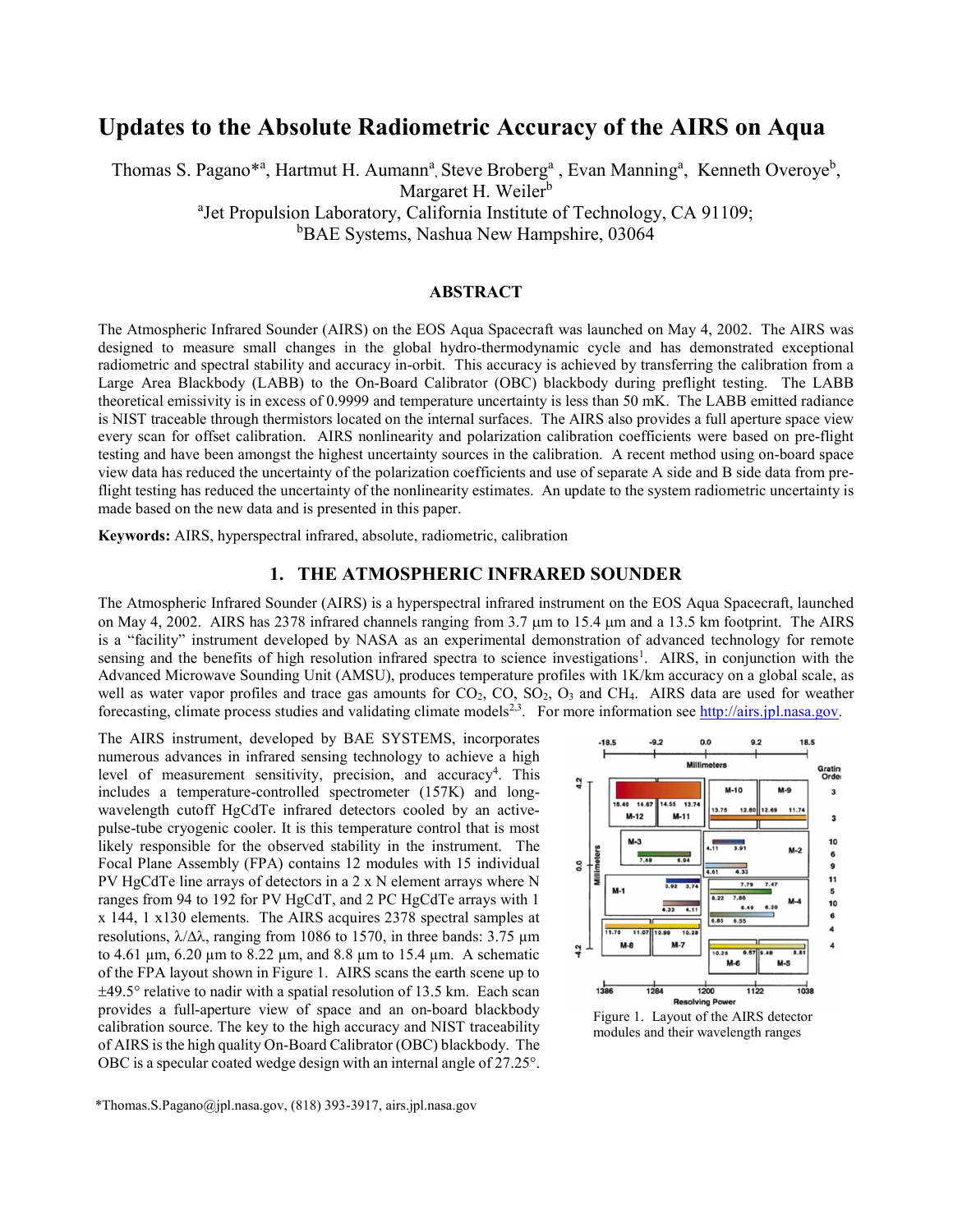# 2. RADIOMETRIC ACCURACY ESTIMATE METHODOLOGY

The radiometric accuracy for AIRS can be determined by combining the error contributions from all the terms in the radiometric transfer equation (conversion of counts to radiance). The results build on prior efforts in the literature including the 2008 SPIE paper estimating the accuracy<sup>5</sup>, and a recent update to the radiometric coefficients and their uncertainties<sup>6</sup>. The new information includes recent measurements in space of the polarization emission from the scan mirror (using space views) and a reanalysis of pre-flight testing data. More information on the pre-flight testing can be found in the literature<sup>7,8</sup>.

Assumptions: It should be noted that the radiometric analysis discussion in this paper applies to uniform scenes spatially and spectrally consistent with an extended area blackbody. There are no estimates of uncertainty due to the spatial or spectral variability of the scene in this analysis other than that associated with the broad response of the Planck function. If we assume the scene horizontal variability is random, the accuracy estimate applies to very large statistical averages. However we have see artifacts in the AIRS data due to spatial and spectral response of the instrument that are not corrected in the Level 1B. These artifacts are corrected as best possible at this time in the AIRS Level 1C.

#### 2.1 Radiometric Transfer Equations

The radiometric transfer equations are derived from the design of the AIRS instrument and the measurement approach as discussed in the literature<sup>6</sup>. These radiometric transfer equations form the basis of the Level 1B calibration for AIRS. The scene radiance is computed as a second order polynomial in counts with a term in the denominator due to the mirror polarization.

$$
L_{ev} = L_o(\theta) + \frac{c_0 + c_1 (dn_{ev} - d_{sv}) + c_2 (dn_{ev} - dn_{sv})^2}{[1 + p_r p_t cos2(\theta - \delta)]}
$$
 (1)

$$
L_o(\theta) = \frac{L_{smp} p_t [cos2(\theta - \delta) - cos(\theta_{s\nu,i} - \delta)]}{[1 + p_r p_t cos2(\theta - \delta)]}
$$
\n(2)

$$
I = \frac{[\varepsilon_{obc}P_{obc} - L_o(180^\circ)][1 + p_r p_t \cos 2\delta] - c_2 (dn_{obc} - dn_{sp})^2 - c_0}{(dn_{obc} - dn_{sp})}
$$
(3)

where

 $L_{ev}$  = Spectral Radiance in the Earth Viewport (W/m2-sr-µm)  $L_o(\theta)$  = Polarized Mirror Emission Offset. (W/m<sup>2</sup>-sr- $\mu$ m)  $c_0$  = Instrument offset (W/m<sup>2</sup>-sr-  $\mu$ m)  $c_1$  = Instrument gain (W/m<sup>2</sup>-sr-  $\mu$ m-counts)

 $c_2$  = Instrument nonlinearity (W/m<sup>2</sup>-sr-  $\mu$ m-counts<sup>2</sup>)

 $dn_{ev} = Digital$  counts while viewing Earth for each footprint and scan (counts)

 $dn_{sv}$  = Digital counts while viewing Space for each scan (counts)

 $c<sub>1</sub>$ 

 $p_r p_t$  =Product of scan mirror and spectrometer polarization diattenuation (unitless)

 $\theta$  = Scan Angle measured from nadir (radians)

 $\delta$  = Phase of spectrometer polarization (radians)

 $L_{\text{sm}}$  = Spectral Radiance of the Scan Mirror for Unity Emissivity at  $T_{\text{sm}}$  (W/m<sup>2</sup>-sr-µm)

 $\varepsilon_{obc}$  = Effective Emissivity of the blackbody

 $P_{obc}$  = Plank Blackbody function of the OBC blackbody at temperature  $T_{obc}$  (W/m<sup>2</sup>-sr- $\mu$ m)

 $T_{obc}$  = Telemetered temperature of the OBC blackbody (K) with correction of +0.3K.

 $dn_{abc}$  = Digital number signal from the AIRS while viewing the OBC Blackbody

#### 2.2 Radiometric Uncertainty Analysis

The radiometric uncertainty equation above considers no spatial or spectral errors and should be considered for uniform scenes (spatially) and blackbody distribution of the target (spectrally flat). We discuss the errors associated with spatial and spectral artifacts in section 5. All errors in this analysis are assumed to be 1-sigma since most are computed as standard deviation or RMS differences. The prior analysis in  $2008<sup>5</sup>$  assumed all errors are 3-sigma, but this analysis revisits the dominant contributors using the old method and the new method and presents all contributors as 2-sigma uncertainties.

The radiometric uncertainty or accuracy can be determined by differentiating the above equation with respect to all the variables. We do this numerically in a computer model by perturbing the nominal values of each variable one at a time with the expected 2-sigma uncertainty and determining the impact on the computed radiance. The root sum square (RSS) is taken on all resulting radiance uncertainties to arrive at a total radiance uncertainty. The process is performed at a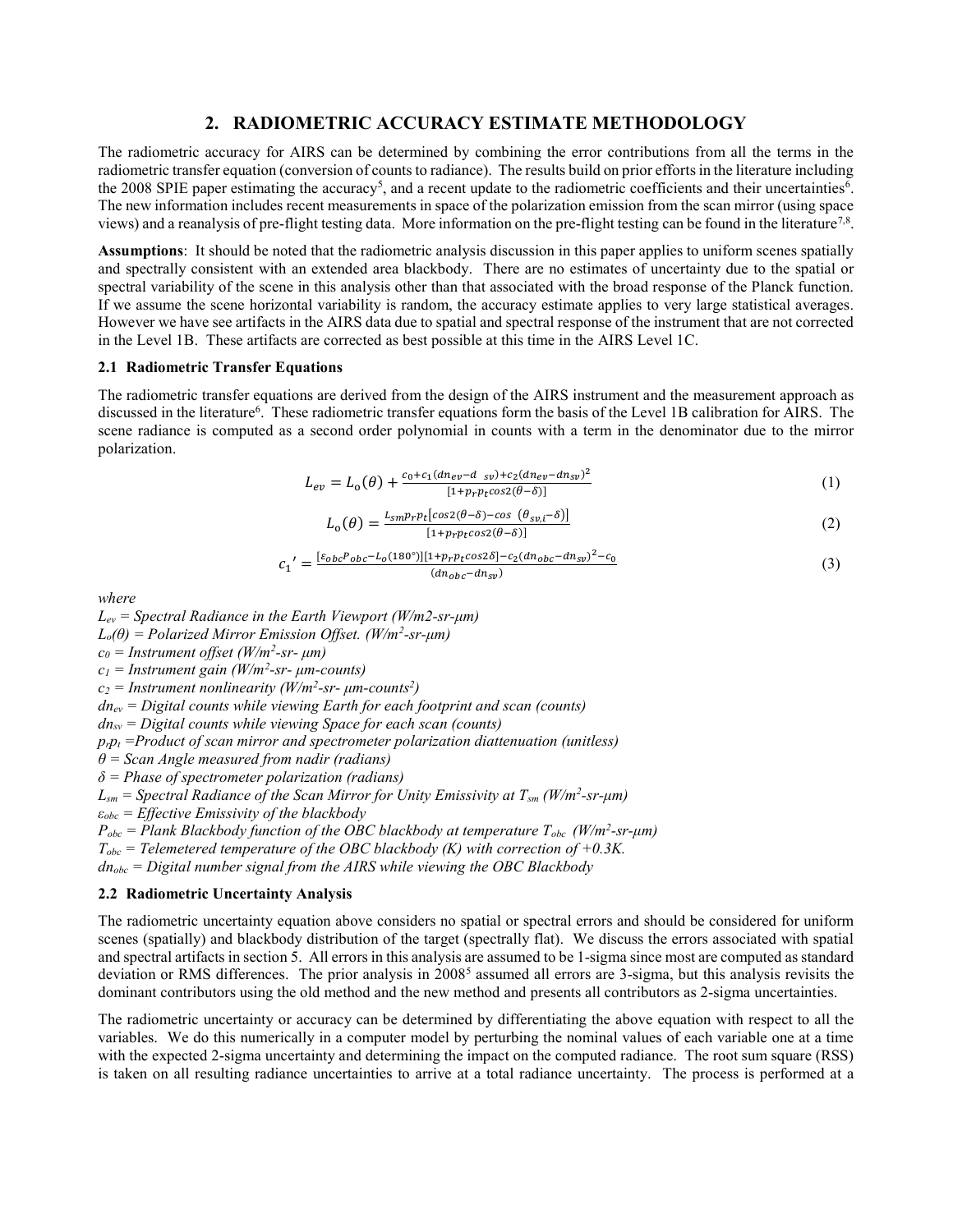number of different temperatures for each channel of AIRS. Table 1 lists the uncertainty for each term in the calibration equation for the module centered at wavelength of 9.14 μm at a typical scene temperature of 250K. This wave band is highlighted since it occurs at the peak of the polarization of the scan mirror. Also listed in the table is the uncertainty in units of the contributing parameter. We also show the uncertainty in the version  $5 (V5)$  estimate compared to the current version 7k (V7k). The terms adjusted in V7k relative to V5 include the polarization amplitude and phase, the blackbody emissivity and the nonlinearity. We discuss below the individual error contributors and how we derive their uncertainties.

| <b>Parameter</b>                                | $2-\sigma$                                        | $2-\sigma$                                        | $2-\sigma$ | $2-\sigma$ |
|-------------------------------------------------|---------------------------------------------------|---------------------------------------------------|------------|------------|
|                                                 | Uncty                                             | Uncty                                             | Uncty      | Uncty      |
|                                                 |                                                   |                                                   | (K)        | (K)        |
| <b>Version</b>                                  | V5                                                | V7k                                               | V5         | V7k        |
| <b>Uncertainty in LABB Temperature</b>          | 0.03 K                                            | 0.03 K                                            | 0.030      | 0.030      |
| <b>Uncertainty in LABB Emissivity</b>           | 0.0001                                            | 0.0001                                            | 0.0040     | 0.0040     |
| <b>Uncertainty in Scan Mirror Temperature</b>   | 1.0 K                                             | 1.0 K                                             | 0.0067     | 0.0067     |
| <b>Uncertainty in Polarization Amplitude</b>    | 0.0013                                            | 0.0003                                            | 0.076      | 0.017      |
| <b>Uncertainty in Polarization Phase</b>        | 0.12r                                             | 0.013r                                            | 0.014      | 0.0014     |
| <b>Uncertainty in OBC Blackbody Emissivity</b>  | 0.0017                                            | 0.0025                                            | 0.065      | 0.102      |
| <b>Uncertainty in OBC Blackbody Emissivity</b>  | 0.0002                                            | 0.0002                                            | 0.008      | 0.008      |
| (EOL)                                           |                                                   |                                                   |            |            |
| <b>Uncertainty in OBC Blackbody Temperature</b> | 0.05K                                             | 0.05K                                             | 0.033      | 0.033      |
| <b>Uncertainty in Nonlinearity</b>              | $4.09\%$ L $(\partial_{\alpha}$ dn <sub>sat</sub> | $1.45\%$ L $(\partial_{\alpha}$ dn <sub>sat</sub> | 0.340      | 0.139      |
| Uncertainty in drift in space view              | $0.08$ dn                                         | $0.08$ dn                                         | 0.004      | 0.004      |
| <b>Total Uncertainty at Scene Temperature</b>   |                                                   |                                                   | 0.371      | 0.182      |

Table 1. Contributors to radiometric uncertainty in AIRS and computed uncertainty for the module centered at 9.14 μm for a scene temperature of 250K. All values are 2-sigma

We also present below uncertainties rolled up for all modules and for all channels.

# 3. DATA

#### 3.1 LABB and SVBB Temperature and Emissivity

The Large Area Blackbody (LABB) is a wedge cavity design used as a warm target during pre-flight testing. The LABB is considerably larger than the OBC blackbody in order to fully illuminate the AIRS aperture from a distance of 11.5" from the scan mirror<sup>5</sup>. The LABB is coated with Aeroglaze Z-302 and the emissivity is estimated to be better than 0.9999. We use 0.0001 for the uncertainty in the analysis. The uncertainty in the LABB temperature has been estimated to be less than 30 mK as determined by the manufacturer (Bomem) in 1996<sup>9</sup> . Errors of up to 200 mK were seen in the zero radiance intercept of the radiometric transfer curve after correction for polarization. This is consistent with model results of the LABB showing highest temperature gradients at cold scene temperatures. For this reason, we do not use the LABB for offset calibration. Offset calibration is performed using in-flight views of space (see section 3.3). LABB testing is only used for calibrating the OBC emissivity, temperature and instrument nonlinearity both of which contribute only at high scene temperatures.

The Space View Blackbody (SVBB) is of similar construction to the LABB with similar emissivity (0.9999) and temperature knowledge (0.5K). Since the SVBB operates at liquid nitrogen temperatures its contribution to the radiometric calibration of emissivity and nonlinearity is negligible.

#### 3.2 Scan Mirror Temperature and Angle

The AIRS scan mirror temperature is monitored using a non-contacting temperature sensor located at the base of the rotating shaft. The uncertainty in the scan mirror temperature is estimated to be less than 0.5K by design; we carry 1K (2 sigma) to allow for design uncertainties in the fabrication of the sensor assembly.

The radiometric uncertainty analysis assumes a nominal scan angle of 0°. The scan mirror angle uncertainty is 1 part in  $2^{16}$  due to the encoder and its contribution to the radiometric uncertainty is negligible.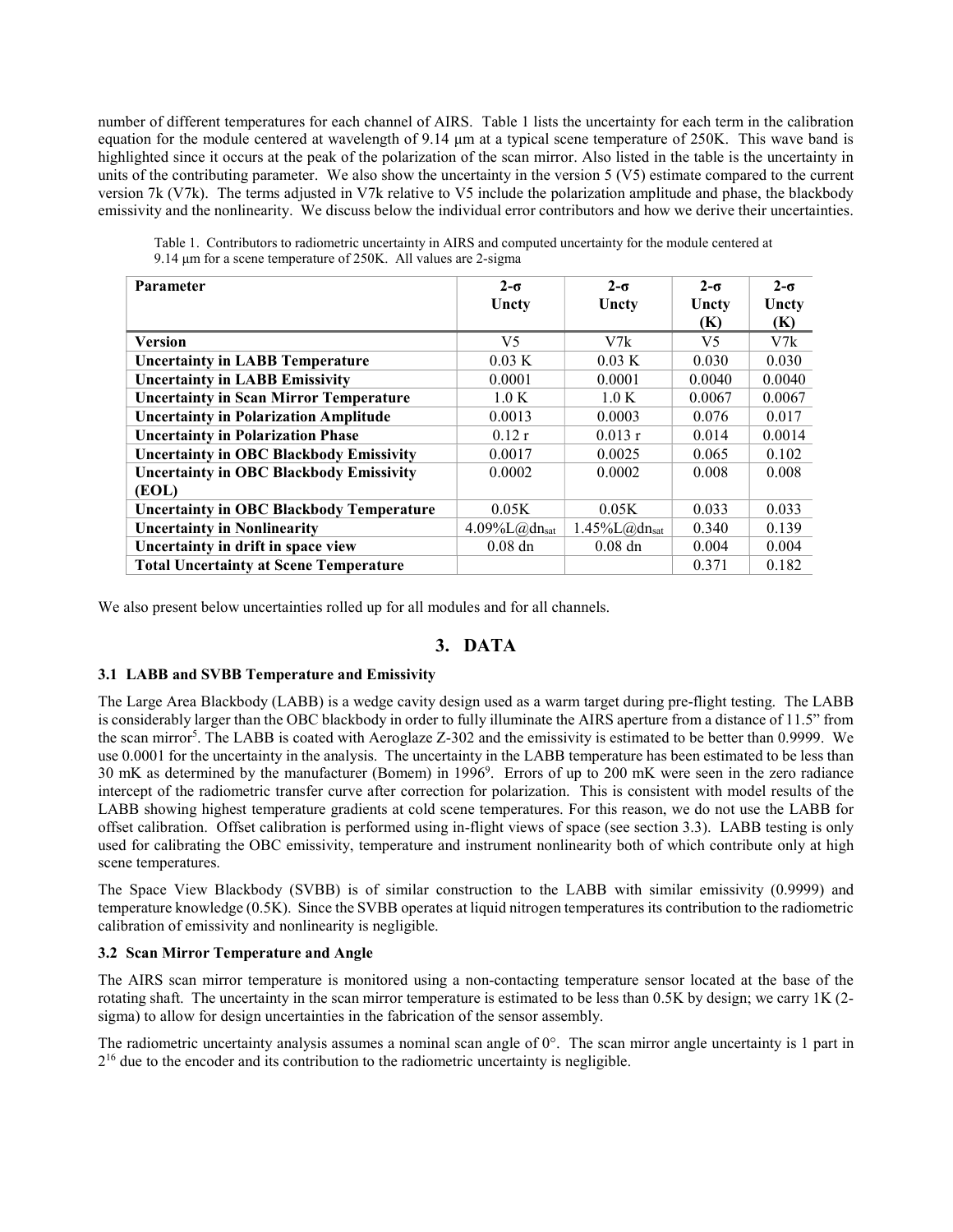#### 3.3 Polarization Amplitude and Phase

As mentioned above, the AIRS experiences a coupling between the polarization of the scan mirror and the polarization of the spectrometer (dominated by the grating). The coupling modulates the scene radiance slightly (see equation 1), but also leaves a residual error due to the mirror emission that is different when looking in the space view than it is in the Earth view and OBC blackbody view (see equation 2). The correction requires good knowledge of the product of the polarization factor the scan mirror  $(p_r)$  and the spectrometer  $(p_t)$  and the phase angle between them  $(\delta)$ .

For Version 5, we had individual measurements of the polarization of the scan mirror and completed spectrometer as well as a model that computed the polarization from measurements at the component level. The two models agreed well, except in the longest wavelengths. The approach taken for V5 was to average the measured and component results leaving the uncertainty as the difference between the two. In this uncertainty analysis we use the difference between the two as the uncertainty for V5, whereas in prior uncertainty estimates we used an estimate of 0.002 for all channels<sup>5</sup>. The phase in V5 was assumed to be zero. We know now that not to be the case, so we carry our current estimate for the uncertainty of the phase from V5 as the magnitude of the phase we computed for V7k.

For Version 7k, we compute the polarization amplitude and phase directly from measurements while viewing space<sup>6</sup>. The AIRS obtains 4 views of space at angles of 75°, 82°, 91°, and 101°. We can use these to determine the polarization phase and amplitude by computing the signal difference (dn-dn<sub>sv</sub>) relative to the space view at 91 $^{\circ}$  and solving for the coefficients  $p_{r}p_{t}$  and  $\delta$ . Since the AIRS has space view data for every scan for the entire mission, we were able to compute the polarization and phase terms as a function of time. We averaged the space view data into monthly averages to reduce noise and computed a linear fit to the data to give a time dependent polarization and phase term. The uncertainty is computed as 2x the RMS difference between the fit and actual polarization computed at each time interval for each channel.

#### 3.4 OBC Blackbody Emissivity and Temperature

The effective blackbody emissivity is computed by fitting the LABB linearity data preflight and solving for the coefficients ci. The coefficients are then used in equation 3 to solve for the emissivity. The process is performed on 4 tests obtained preflight: A side electronics, B side electronics for the LABB at nadir and at 40°. The data showed high emissivity but no consistency between the A side, B side, nadir or 40°. The emissivity for V7k was then calculated as the average of all 4 tests. We also perform a 500 channel smooth on the data to remove artifacts that are not expected while viewing a blackbody. The uncertainty is the 2x the standard deviation of the emissivity calculated for the 4 tests relative to the smoothed average. The uncertainty is less than 0.006 for most cases. This is higher than expected with the estimated emissivity of the OBC blackbody of 0.998<sup>5</sup>, but is most likely due to the uncertainty in the test setup. The estimated degradation at end of life from our prior analysis is also included in the current radiometric uncertainty estimate and is estimated to be 0.0002. Temperature uncertainty of the LABB is estimated to be 0.03K based on knowledge of the temperature sensor calibration<sup>5</sup>.

#### 3.5 Nonlinearity

Nonlinearity is computed by fitting the LABB linearity data preflight to a second order polynomial<sup>6</sup>. The nonlinearity was computed for the four test mentioned in the prior section. In these results it was clearly seen that the A side nonlinearity was consistent between nadir and 40° cases. For this reason, for V7k, we computed the nonlinearity as the average of the A side nadir and 40° data for the A side detectors, and similarly for the B side. 2x the standard deviation of the nadir and 40° cases for each side represents the uncertainty. For V5, the nonlinearity was averaged for A side and B sides and the uncertainty was the difference between the nadir and 40° cases.

#### 3.6 Drift in the Space View

Since the AIRS instrument calibrates once per scan line, we must consider the drift of the offset between calibrations. A measure of this drift was made during the space view noise special test performed pre-launch and in orbit. The drift is calculated as the space view counts at the end of the period (over 600 scans) minus the counts at the start divided by the number of scans in the test period. Typically drift counts are in the range of 0.1-0.5 dn. This drift is converted to a radiometric temperature error using the instrument nominal gain. The same data were used in the prior radiometric uncertainty analysis.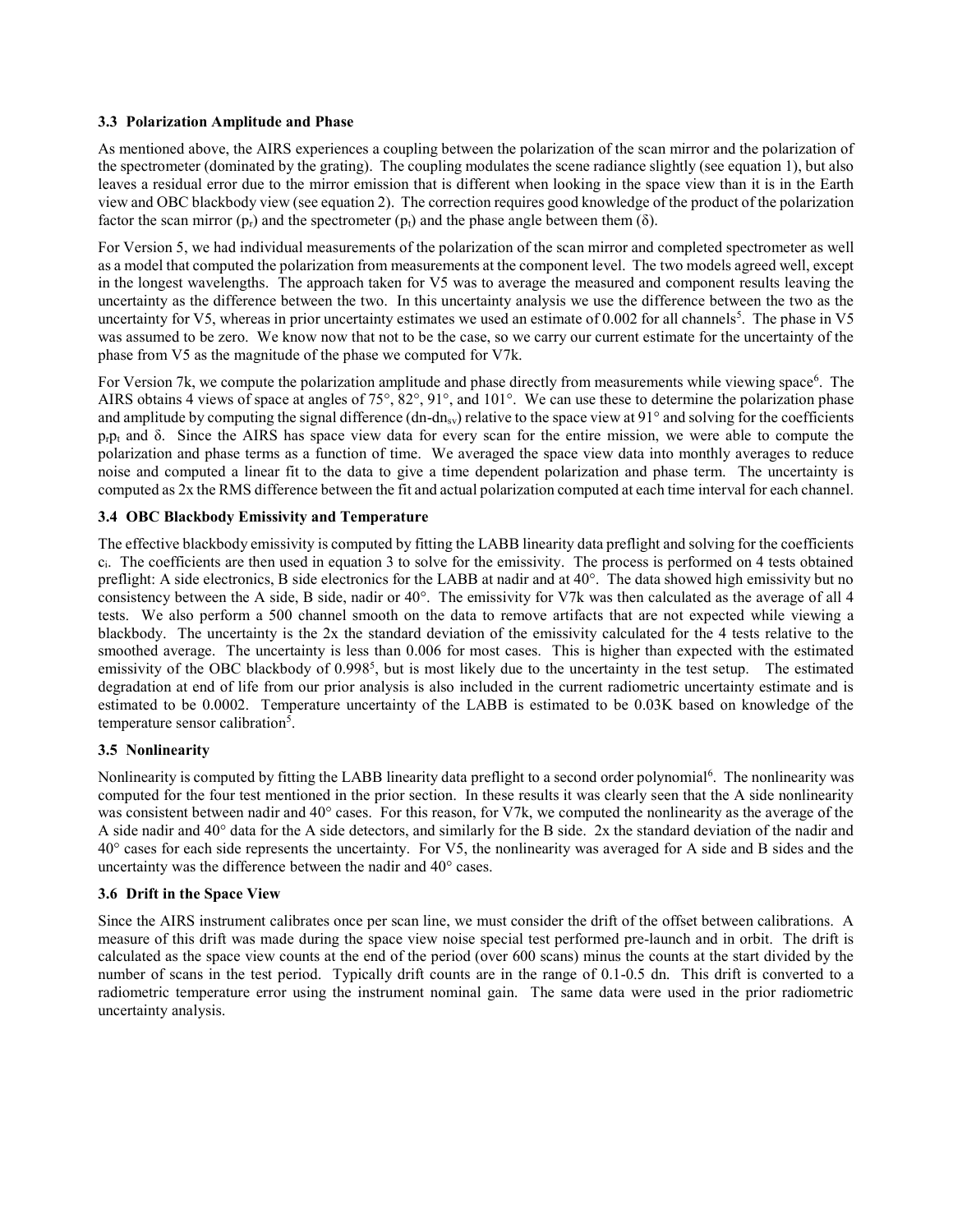### 4. RESULTS

Figure 2 shows the results of the radiometric accuracy analysis for all AIRS channels at a scene temperature of 250K. We show version 5 (V5) and version 7k (V7k) results on the same plot to highlight the improvement we now have in the uncertainty. It turns out the coefficients in V5 were pretty good but the uncertainties were higher in most areas. The new in-flight calibration of the polarization using the space view data have improved the polarization coefficients considerably. These new estimates also apply over the entire mission since the polarization is time dependent.

Figure 3 shows module average uncertainties for each of the contributors at 250K scene temperature. Figure 3 (Left) shows the



Figure 2. Radiometric Uncertainty for AIRS for a scene temperature of 250K. Reduced uncertainty is seen in most channels.

contributors for V5 and Figure 3 (Right) shows the contributors for V7k. For most bands the uncertainties in both versions is dominated by the nonlinearity and OBC emissivity at this temperature (250K). At colder scene temperatures, the polarization dominates the shorter wavelength channels.



Figure 3. Radiometric uncertainty by contributors for V5 (Left) and V7k (Right) at 250K. The dominant terms are the nonlinearity and OBC emissivity at this temperatures. We see a marked improvement also in the uncertainty of the polarization in V7k particularly at 9 µm. Also shown is the NEdT at 250K for the module average.

Figure 4 shows the total module average uncertainties for V5 (Left) and V7k (Right). This figure highlights many of the improvements in the two versions as well as areas where we have higher uncertainties, mostly because we understand the uncertainties better. First we see the uncertainty at 9.14 µm is better at all scene temperatures except near the OBC temperature of 308K due to better understanding of the polarization and nonlinearity. V7 has higher uncertainty in the OBC emissivity than V5 mainly due to a better estimate of the uncertainty that causes a higher uncertainty for most bands at the OBC temperature. Another band showing marked improvement is the module at 3.8 µm. A better estimate of the polarization improves this band particularly at cold scene temperatures. The band at 12.2 µm shows generally higher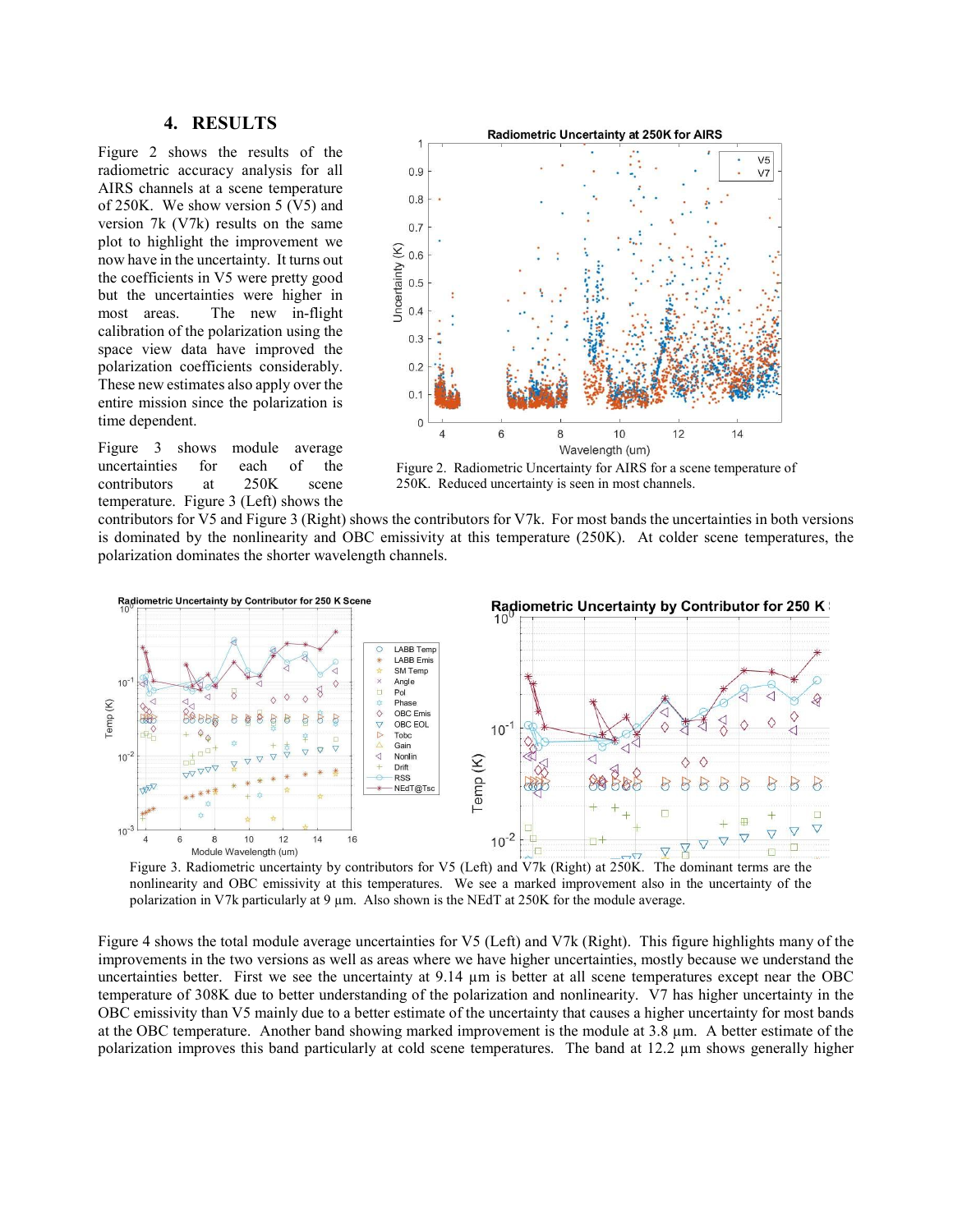uncertainty than V5, primarily due to the higher uncertainty in the OBC emissivity. For most bands the 2-sigma uncertainty is better than 0.2K, while for the longest wavelengths  $(>12 \mu m)$  the 2-sigma uncertainty is less than 0.3K.



tadiometric Uncertainty vs Scene Temperature for AIRadiometric Uncertainty vs Scene Temperature for AIF

Figure 4. Radiometric uncertainty vs temperature for V5 (Left) and V7k (Right). We see a slight degradation across the board due to the better estimate (but higher) uncertainty of the OBC emissivity in V7k. The improvements due to nonlinearity and polarization are responsible for the improvements seen at cold and warm temperatures for the shortest and longest wave bands.

#### 5. SUMMARY AND CONCLUSIONS

The results show that a significant improvement is achieved in the uncertainty of the calibration for the Version 7k coefficients for most bands. Some bands show slightly lower uncertainty as a result of a better quantification of the uncertainty in the OBC emissivity. The new estimate for V7k assumes 2-sigma uncertainties for all of the contributors.

It should be noted again, that the accuracy estimates described here are for spatially and spectrally uniform scenes and higher errors will result in non-uniform scenes. Effects relating to correlated noise, spatial response inhomogeneity, mirror scatter, spectral knowledge and spectral drift are not included in the analysis.

#### ACKNOWLEDGEMENTS

The research was carried out at the Jet Propulsion Laboratory, California Institute of Technology, under a contract with the National Aeronautics and Space Administration. © 2018. All rights reserved.

# **REFERENCES**

- [1] T. Pagano. et al., Standard and Research Products from the AIRS and AMSU on the EOS Aqua Spacecraft, Proc. SPIE Vol. 5890, p. 174-183
- [2] <sup>2</sup> J. LeMarshall, J. Jung, J. Derber, R. Treadon, S. Lord, M. Goldberg, W. Wolf, H. Liu, J. Joiner, J. Woollen, R. Todling, R. Gelaro Impact of Atmospheric Infrared Sounder Observations on Weather Forecasts, EOS, Transactions, American Geophysical Union, Vol. 86 No. 11, March 15, 2005
- [3] Pierce D. W., T. P. Barnett, E. J. Fetzer, P. J. Gleckler (2006), Three-dimensional tropospheric water vapor in coupled climate models compared with observations from the AIRS satellite system, Geophys. Res. Lett., 33, L21701, doi:10.1029/2006GL027060.
- $[4]$  Morse, P., J. Bates, C. Miller, Development and test of the Atmospheric Infrared Sounder (AIRS) for the NASA Earth Observing System (EOS), Proc. SPIE, 3759-27, July 1999
- $\lceil 5 \rceil$  Pagano, T. S., H. Aumann, R. Schindler, D. Elliott, S. Broberg , K. Overoye, M. Weiler, "Absolute Radiometric Calibration Accuracy of the Atmospheric Infrared Sounder", Proc SPIE, 7081-46, San Diego, Ca, August 2008